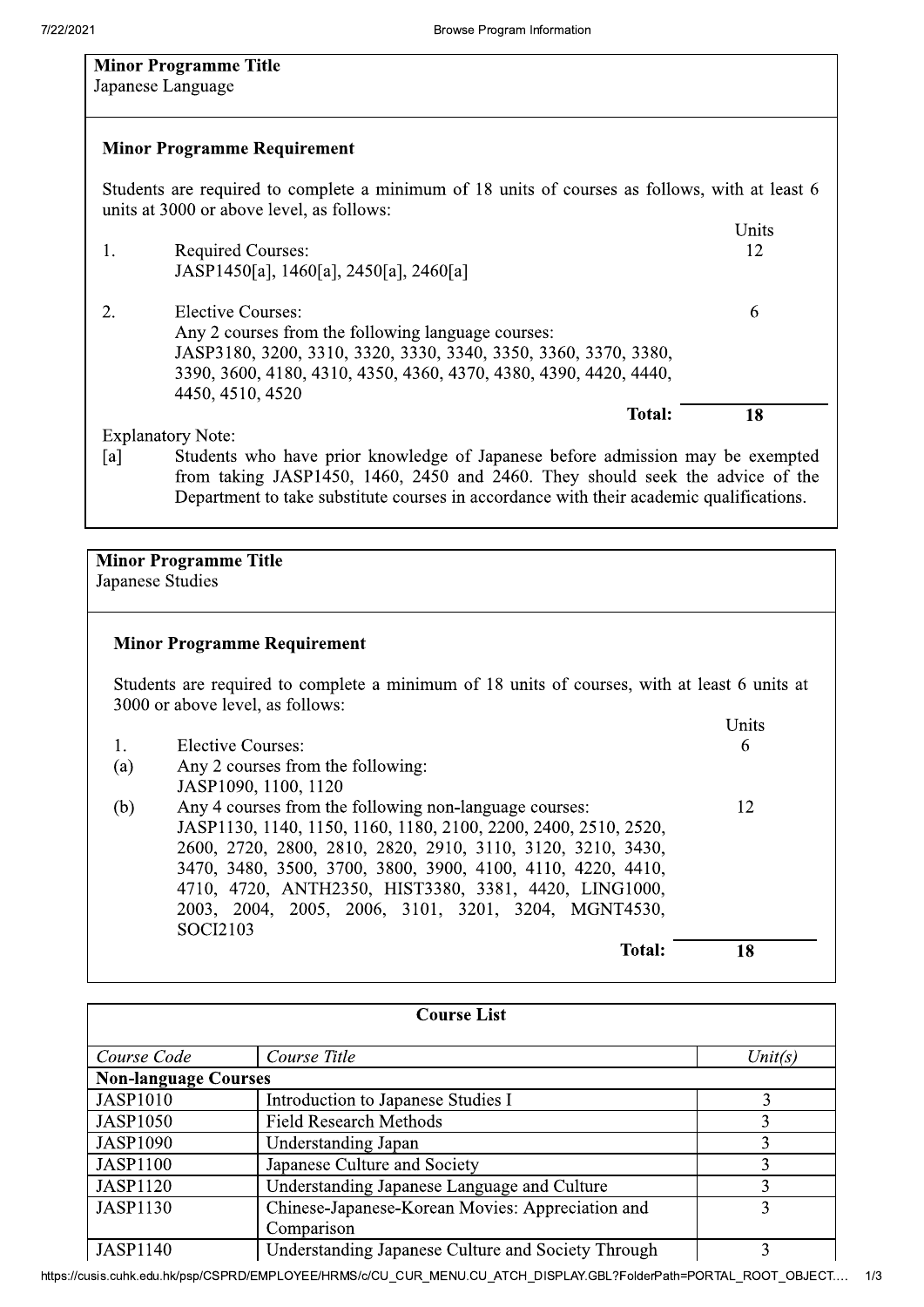|                         | Movies                                                |                         |
|-------------------------|-------------------------------------------------------|-------------------------|
| <b>JASP1150</b>         | Trends and Ideologies in Japanese-European-American   | 3                       |
|                         | Movies                                                |                         |
| <b>JASP1160</b>         | Japanese Popular Culture in Cultural Globalization    | 3                       |
|                         |                                                       |                         |
| <b>JASP1180</b>         | Modern Sino-Japanese Relations                        | 3                       |
| <b>JASP2100</b>         | Japan and Asian Creative Industries                   | 3                       |
| <b>JASP2200</b>         | Introduction to Japanese Animation, Comics and Game   | $\overline{3}$          |
| <b>JASP2400</b>         | Culture of Japanese Mass Media                        | 3                       |
| <b>JASP2510</b>         | Cultures of Love in Modern Japan                      | $\overline{3}$          |
| <b>JASP2520</b>         | Gender and Sexuality in Japan                         | 3                       |
| <b>JASP2600</b>         | Japanese Management                                   | 3                       |
| <b>JASP2720</b>         | Japanese Literature                                   | 3                       |
| <b>JASP2800</b>         | Japan's International Relations                       | $\overline{\mathbf{3}}$ |
| <b>JASP2810</b>         | Japan in East Asian Politics: Visions of the Regional | $\overline{3}$          |
|                         | Integration                                           |                         |
| <b>JASP2820</b>         | Introduction to Japanese Economy                      | $\mathfrak{Z}$          |
| <b>JASP2910</b>         |                                                       | 3                       |
|                         | The History of 20 <sup>th</sup> Century Japan         |                         |
| <b>JASP3110</b>         | The Construction of Japanese Ethnic and Cultural      | 3                       |
|                         | Identity                                              |                         |
| <b>JASP3120</b>         | Japanese Traditional Culture and Modern Society       | 3                       |
| <b>JASP3210</b>         | History of Economic Development of Japan              | 3                       |
| <b>JASP3430</b>         | Japan and Hong Kong                                   | 3                       |
| <b>JASP3470</b>         | Japanese Youth Cultures in Asia                       | 3                       |
| <b>JASP3480</b>         | Anthropology of Japanese Popular Culture              | $\overline{\mathbf{3}}$ |
| <b>JASP3500</b>         | World War Two on Japanese, Chinese and American       | $\overline{3}$          |
|                         | <b>Screens</b>                                        |                         |
| <b>JASP3700</b>         | Japanese Language and Society                         | 3                       |
| <b>JASP3800</b>         | Japanese Philosophy                                   | $\overline{3}$          |
| <b>JASP3900</b>         | Popular Religions in China, Japan and Korea           | 3                       |
| <b>JASP4100</b>         | Japanese Dialectology                                 | $\overline{\mathbf{3}}$ |
| <b>JASP4110</b>         | Anthropological Studies of Japanese Culture           | $\overline{3}$          |
| <b>JASP4220</b>         | Special Topics in Japanese Economy                    | 3                       |
| <b>JASP4410</b>         | Studies in Modern Japanese Literature                 | $\overline{3}$          |
| <b>JASP4601</b>         | Field Research-Based Project I                        | 3                       |
| <b>JASP4602</b>         | Field Research-Based Project II                       | 3                       |
| <b>JASP4710</b>         | Japanese Linguistics                                  | 3                       |
| <b>JASP4720</b>         | Error Analysis of Hong Kong Japanese Learners         | $\overline{3}$          |
| <b>Language Courses</b> |                                                       |                         |
| <b>JASP1450</b>         | New Practical Japanese I                              | 3                       |
| <b>JASP1460</b>         | New Practical Japanese II                             | 3                       |
| JASP1470                | New Comprehensive Japanese I                          | 3                       |
| <b>JASP1480</b>         | New Comprehensive Japanese II                         | 3                       |
| <b>JASP1490</b>         | Japanese Pronunciation I                              | 1                       |
| <b>JASP2000</b>         | Japanese Speech Improvement Strategies                | $\overline{\mathbf{3}}$ |
| <b>JASP2450</b>         | New Practical Japanese III                            | 3                       |
| <b>JASP2460</b>         | New Practical Japanese IV                             | 3                       |
| <b>JASP2470</b>         | New Comprehensive Japanese III                        | 5                       |
| <b>JASP2480</b>         | New Comprehensive Japanese IV                         | 5                       |
| JASP2490                | Japanese Pronunciation II                             | 1                       |
| <b>JASP3180</b>         | <b>Practical Business Japanese</b>                    | 3                       |
| <b>JASP3200</b>         | Selected Topics in Japanese Grammar                   | 3                       |
| <b>JASP3310</b>         | Japanese Reading                                      | $\overline{3}$          |
| <b>JASP3320</b>         | Spoken Japanese                                       | 3                       |
| <b>JASP3330</b>         | Japanese Composition                                  | 3                       |
| <b>JASP3340</b>         | Japanese Improvement Strategies- Vocabularies,        | 3                       |
|                         |                                                       |                         |